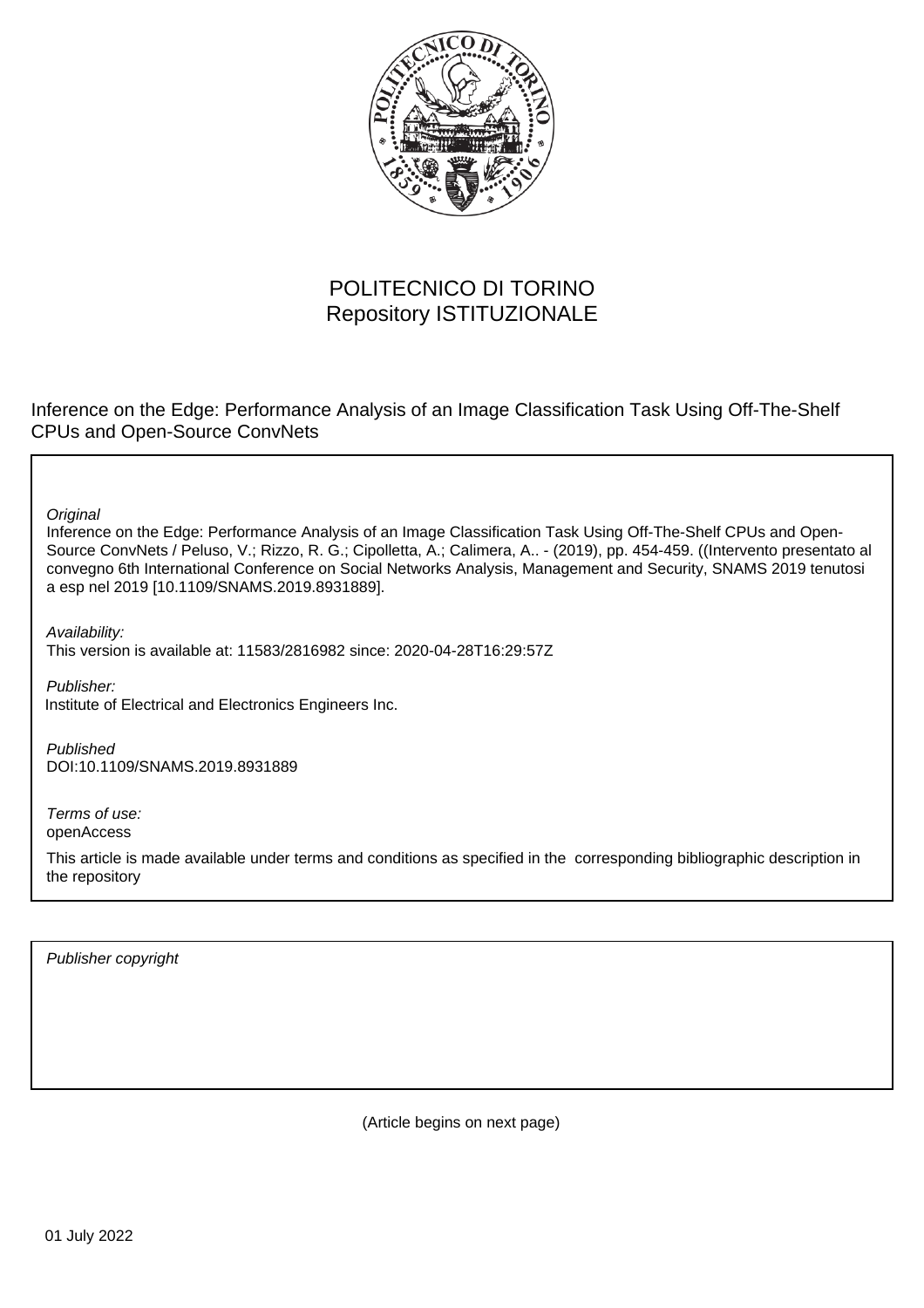# Inference On The Edge: Performance Analysis of an Image Classification Task Using Off-the-shelf CPUs and Open-Source ConvNets

Valentino Peluso, Roberto G. Rizzo, Antonio Cipolletta, Andrea Calimera Department of Control and Computer Engineering, Politecnico di Torino, 10129 Turin, Italy Mail: andrea.calimera@polito.it

*Abstract*—The portability of Convolutional Neural Networks (ConvNets) on the mobile edge of the Internet has proven extremely challenging. Embedded CPUs commonly adopted on portable devices were designed and optimized for different kinds of applications, hence they suffer high latency when dealing with the parallel workload of ConvNets. Reduction techniques playing at the algorithmic level are viable options to improve performance, e.g. topology optimization using alternative forms of convolution and arithmetic relaxation via fixed-point quantization. However, their efficacy is hardware sensitive. This paper provides an overview of these issues using as a case study an image classification task implemented through opensource resources, namely different architectures of MobileNet (v1), scaled, trained and quantized for the ImageNet dataset. In this work, we quantify the accuracy-performance trade-off on a commercial board hosting an ARM Cortex-A big.LITTLE system-on-chip. Experimental results reveal mismatches which arise from the hardware.

#### I. INTRODUCTION

The creation of a smart society goes through the ability to communicate information efficiently. The role of the ICT is to provide the technology stack by which highly informative data can flow from/to humans/machines autonomously. In this regard, Internet-of-Things (IoT) and Machine-Learning (ML) are twin pillars. IoT technologies enable ubiquitous devices to sample and transmit data over the Internet. An efficient implementation of IoT encompasses fast connectivity across safe mobile networks, as well as accurate sensors and actuators integrated into mobile platforms. ML is the software infrastructure that allows machines to evolve from simple controllers to agents that learn. It includes algorithms, statistical models, and training strategies used to infer abstract information from raw data and to discover relationships among unknown conditions. Together, IoT and ML contribute to the implementation of intelligent services capable of predicting upcoming events or trends and that can take decisions accordingly.

IoT and ML work as vertical layers bonded by a mutual need of deploying the *inference* stage on the *edge*, i.e. on the endnodes of the Internet, where data are generated. For the IoT, "edge inference" is a means to achieve  $(i)$  real-time service response, (ii) less energy waste due to data movement from/to the cloud,  $(iii)$  more privacy as data stay local [1]. For ML, it means to improve the training stage as  $(i)$  data are processed earlier, before being stacked on huge data-bases from which is

hard to distill new knowledge,  $(ii)$  distributed sensors become active nodes that contribute with their computational power alleviating the workload of data-centers [2].

Among the existing classes of ML methods, *Deep Learning* (DL) is the one that can benefit most from the edge computing paradigm. Indeed, DL is a supervised learning strategy that requires a huge amount of heterogeneous data and high computational power to work properly. It reached large popularity due to its ability to train feed-forward Deep Neural Networks (DNNs) which have proven very efficient for end-toend classification of unstructured data, like images, audio, and text. Convolutional Neural Networks (ConvNets), in particular, achieved breakthroughs in several domains. Computer vision, speech recognition, and natural language processing are practical examples where ConvNets exceeded human-level accuracy. Within such domains, to enable inference on the edge means to deploy ConvNets on mobile devices.

The shift towards the edge is not a free lunch, however. ConvNets are computationally expensive: even the simplest topology has millions of parameters to store and billions of multiply-and-accumulate operations to run for a single forward pass. Mobile devices, like smartphones, drones, vehicles, might not have enough resources to host this kind of workload. Hence, the challenge is to accelerate the processing in order to achieve real-time response with a limited budget of energy. There exist several strategies to accomplish this task that span the whole design hierarchy [3], from hardware [4], designing specialized accelerators, e.g. low-power spatial architectures with tightly coupled execution units, to software [5], leveraging algorithmic optimization to reduce the cardinality of the ConvNet still preserving accuracy. High efficiency can be achieved with holistic approaches where hardware and software are vertically co-designed. Unfortunately, this is not always possible as many applications are built upon off-theshelf components to ensure low design costs, fast prototyping, and short turnaround. The degrees of freedom are therefore limited and the efficiency of algorithmic optimization might be substantially affected.

In this paper, we report on the performance of a practical case study: an image classification task implemented with a popular ConvNet, i.e. MobileNet (v1) by Google [6], deployed on a commercial chipset, i.e. the Samsung Exynos 5422 SoC [7],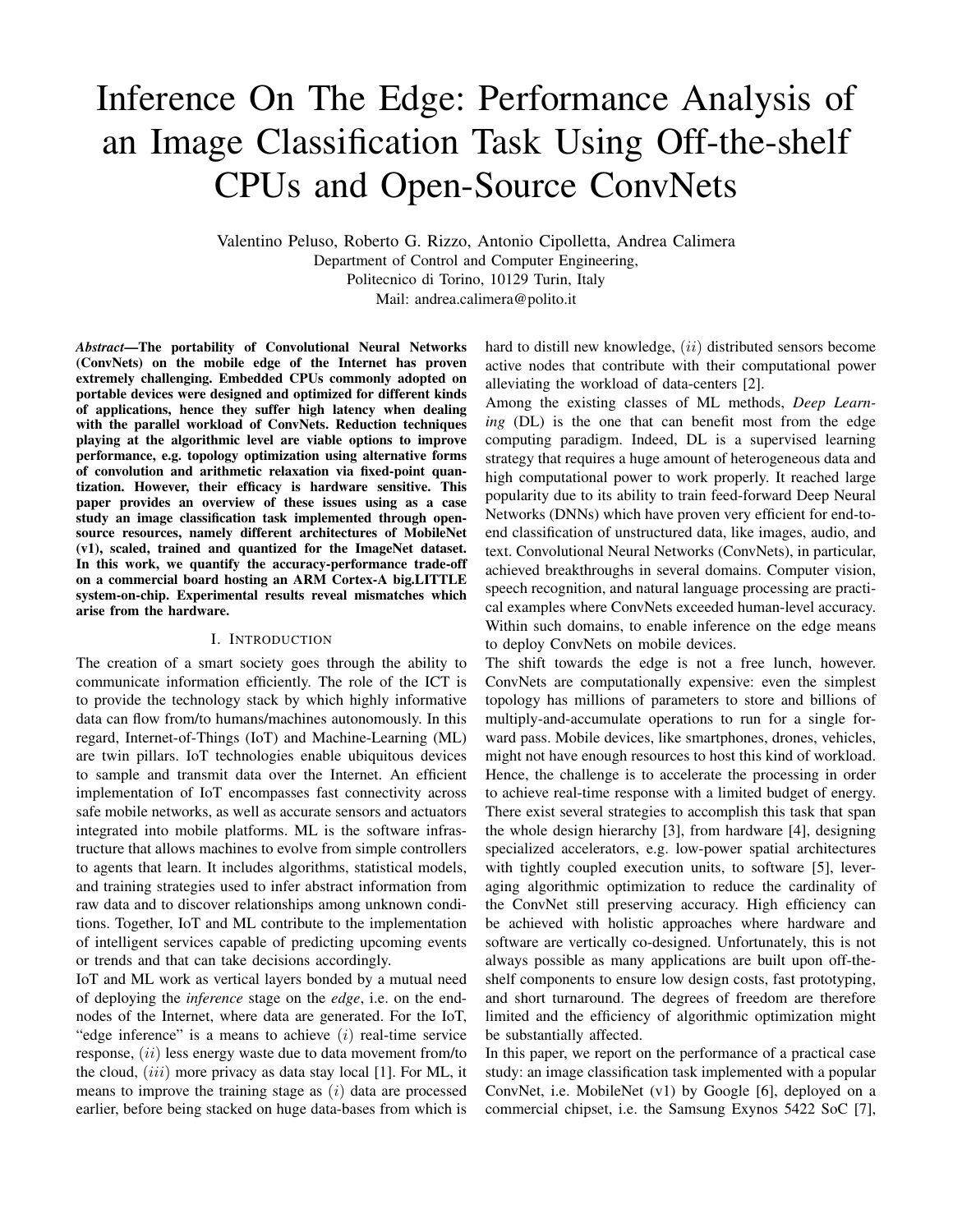

Figure 1: Generic ConvNet Architecture for Image Classification.

through an open-source inference engine, i.e. TensorFlow Lite by Google [8]. The analysis aims at quantifying the impact of optimization at the algorithmic-level, i.e. topology reduction and arithmetic relaxation via fixed-point quantization, on the two commercial mobile CPUs embedded in the adopted SoC, i.e. the Cortex-A7 and the Cortex-A15 cores provided by ARM through the big.LITTLE ARMv7 architecture [9]. Results plotted in the accuracy-latency space reveal different trends depending on the hosting CPU.

## II. IMAGE CLASSIFICATION WITH MOBILENET

### *A. Overview on Deep Convolutional Neural Networks*

Image classification is to recognize the content of an image and to classify it with the labels that were available at training time. Several computer vision applications leverage this task to extract semantic information. A practical example comes from social media platforms which run image classification to generate descriptions, captions, tags and, in general, for copywriting. Other emerging applications are automatic indexing of biomedical images, fault detection on manufactured goods or predictive maintenance for tools and machinery in a fab-line, segmentation and object recognition for augmented reality in education and retail.

Starting from the astounding results obtained by Krizhevsky et al. [10] in 2012, ConvNets evolved quickly achieving impressive results. However, it is possible to recognize some basic characteristics common to many models. The organization of a ConvNet reflects the hierarchical structure of the primary sensory areas of the visual cortex [11]. The rationale is the same implemented by the human brain, indeed: extract, evaluate and combine features that have been learned to be common among the majority of samples belonging to the same class. The feature extraction is hierarchical, namely, low-level features are extracted first and then used to extract features at a higher level. Intuitively, edges may form shapes, which in turn may form objects. Features at the higher levels are then used to classify the content of the picture. This sequential procedure is built through a chain of computational layers that implement algebraic operations on matrices. Fig. 1 shows the topology of a generic ConvNet. Convolutional layers (light blue blocks) run matrix-matrix convolution between their local

filters and the multi-dimensional map generated by previous layers; filters correspond to different features to extract. Activation layers (mid-blue blocks) introduce non-linearity in the feature space applying specific functions, e.g. Rectified Linear Unit (ReLU), on the output map produced by the convolutional layers; non-linearity helps to amplify semantic differences. Finally, reduction layers (dark blue blocks) apply a sub-sampling of the activation maps using functions like maxpooling or average pooling; sub-sampling helps in reducing the cardinality of the features, increase the level of abstraction and make classification less sensible to geometrical distortions. Once all the features have been extracted, the last stages of a ConvNets implement the actual classification. Fully connected layers (yellow blocks) serve this purpose using multi-layer perceptrons that apply geometric separation. At the very last stage, a softmax function is used to score the available labels; the one with the highest probability identifies the class.

# *B. MobileNet: a ConvNet for Mobile Applications*

In the beginning, ConvNets were mainly optimized to improve accuracy. This brought to deeper and more complex models with increased size [12] [13] [14]. The growing demand for portable applications pushed designers to focus on more compact and fast ConvNets: MobileNet is an example. It is based on the concept of depth-wise separable convolution originally introduced in [15]. As depicted in Fig. 2, a standard convolution is factorized as two consecutive stages: (1) *depthwise convolution*, where each input channel is convolved with each single filter; (2) *pointwise convolution*, where  $1 \times 1$ convolutions combine the outputs generated by the depthwise convolution. The result is an approximation of the standard convolution with fewer arithmetic operations.

For a standard convolution, assuming stride one and padding, the number of multiplications  $P$  is given as follows:

$$
P_{std} = D_K \cdot D_K \cdot M \cdot N \cdot D_F \cdot D_F \tag{1}
$$

with  $M$  the number of input channels,  $N$  the number of output channels,  $D_K \times D_K$  the kernel size, and  $D_F \times D_F$  the size of the feature map. For a depthwise separable convolution the contributions are two, that of the depthwise stage:

$$
P_{dw} = D_K \cdot D_K \cdot M \cdot D_F \cdot D_F \tag{2}
$$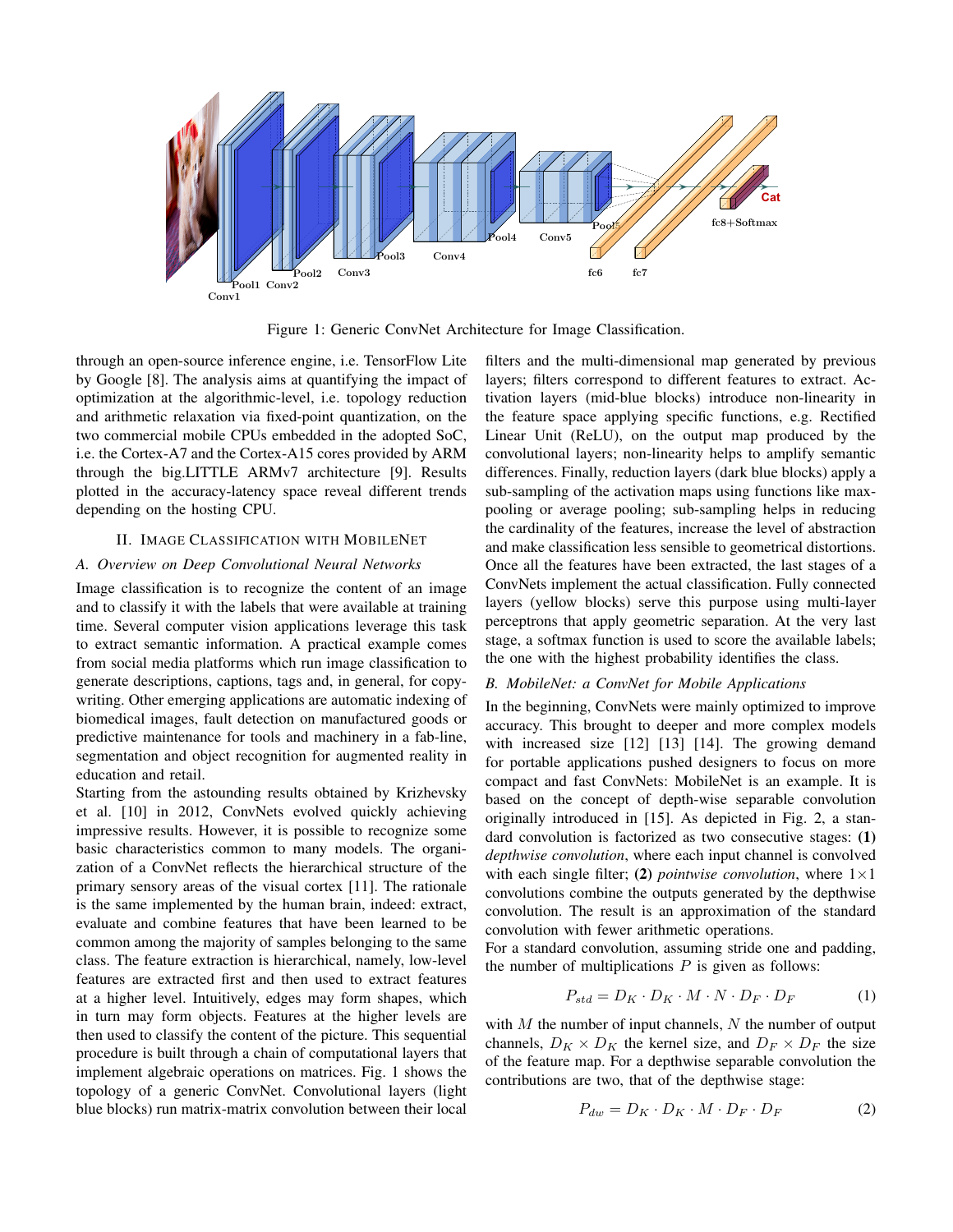

Figure 2: Standard Convolution (a) vs. Depthwise Separable Convolution (b).

and that of pointwise stage:

$$
P_{pw} = M \cdot N \cdot D_F \cdot D_F \tag{3}
$$

The total number is the sum  $P_{dws} = P_{dw} + P_{pw}$ . Therefore, the resulting reduction factor w.r.t. standard convolution is:

$$
\sigma = \frac{P_{dws}}{P_{std}} = \frac{1}{N} + \frac{1}{D_K^2}
$$
(4)

As reported in [6], MobileNets with  $3 \times 3$  depthwise convolutions reach compression in the range  $8\times-9\times$ .

In this work, we make use of the pre-trained models available in the TensorFlow Hosted Models [16] repository for an input resolution of  $224 \times 224$ .

### *C. ImageNet*

The ImageNet dataset [17] collects more than 15 millions high-resolution images classified with roughly 22,000 classes. Since 2010, images have been collected from the web and labeled by humans using *Amazon Mechanical Turk* crowdsourcing tool. As part of the *Pascal Visual Object Challenge*, an annual competition called *ImageNet Large-Scale Visual Recognition Challenge* (ILSVRC) adopts the ImageNet as testbench. There exist different versions of ImageNet, each of them of a different size. The one used to train MobileNet (v1) is the ILSVRC12. It consists of 1.2 million samples distributed across 1000 different classes; the validation set contains 50,000 images, while the test set is made of 100,000 images. For the training stage of MobileNet, images are resized to  $224 \times 224$  by cropping the center of the original versions.

#### III. TOWARDS THE EDGE: MOBILENET OPTIMIZATION

Even if MobileNet is already a lightweight ConvNet, mobile applications may call for additional optimization to achieve higher performance and/or meet stringent energy budgets. The two orthogonal techniques analyzed in this work play at different levels of granularity: *(i)* topology-level, *(ii)* weightlevel. The former applies a layer re-sizing, the latter plays with the arithmetic precision of the inner parameters leveraging a fixed-point quantization.

Topology-level optimization MobileNet gives the possibility to tune a hyper-parameter  $\alpha \in (0, 1]$  which defines the layers width multiplier, being the baseline model defined with  $\alpha=1$ . Such parameter defines the ratio of input and output channels dropped within each depthwise convolution layer. For instance, given a layer with  $M$  input channels and  $N$  output channels, the scaled model counts  $\alpha \cdot M$  and  $\alpha \cdot N$  channels respectively. The overall number of multiplications within a depthwise separalable convolutional is as follows:

$$
P_{dws} = D_K \cdot D_K \cdot \alpha M \cdot D_F \cdot D_F + \alpha M \cdot \alpha N \cdot D_F \cdot D_F \quad (5)
$$

Pre-trained models are available for  $\alpha = \{0.25, 0.5, 0.75, 1.0\}.$ Width multiplier has the effect of reducing the number of multiplications and parameters by roughly  $\alpha^2$ . To notice that all depthwise convolutions share the same  $\alpha$ .

Weight-level optimization Quantization via fixed-point representation is commonly used to shrink the model size. The pre-trained weights of a floating-point ConvNet can be mapped into a discrete space using integer representations. This arithmetic shift enables to: *(i)* reduce the memory footprint by a factor proportional to the number of scaled bit; *(ii)* accelerate inference thanks to lower memory bandwidth. The bit-width may range from 16- to 2-bit [18]. However, there is a wide consensus that 8-bit is enough to prevent accuracy loss.

Several quantization methods and scaling schemes do exist, each with different performance and accuracy. The one adopted on the pre-trained MobileNets publicly available in [16] is *asymmetric* [19]. Such scheme maps real numbers r to integers q, as depicted in Fig. 3. A more formal formulation is given in the following equation:

$$
q = \lfloor S \cdot r + Z \rfloor \tag{6}
$$

where the  $\lvert \cdot \rvert$  operator refers to nearest integer rounding. The min./max. values of the floating-point distribution are mapped to the min./max. values of the integer range. This is obtained by means of two parameters:  $S$  and  $Z$ . The former is the *scale factor* (or slope), the latter is *quantization offset* (or zeropoint). The scale factor  $S$  is a positive real number defined as:

$$
S = \frac{q_{\text{max}} - q_{\text{min}}}{r_{\text{max}} - r_{\text{min}}} \tag{7}
$$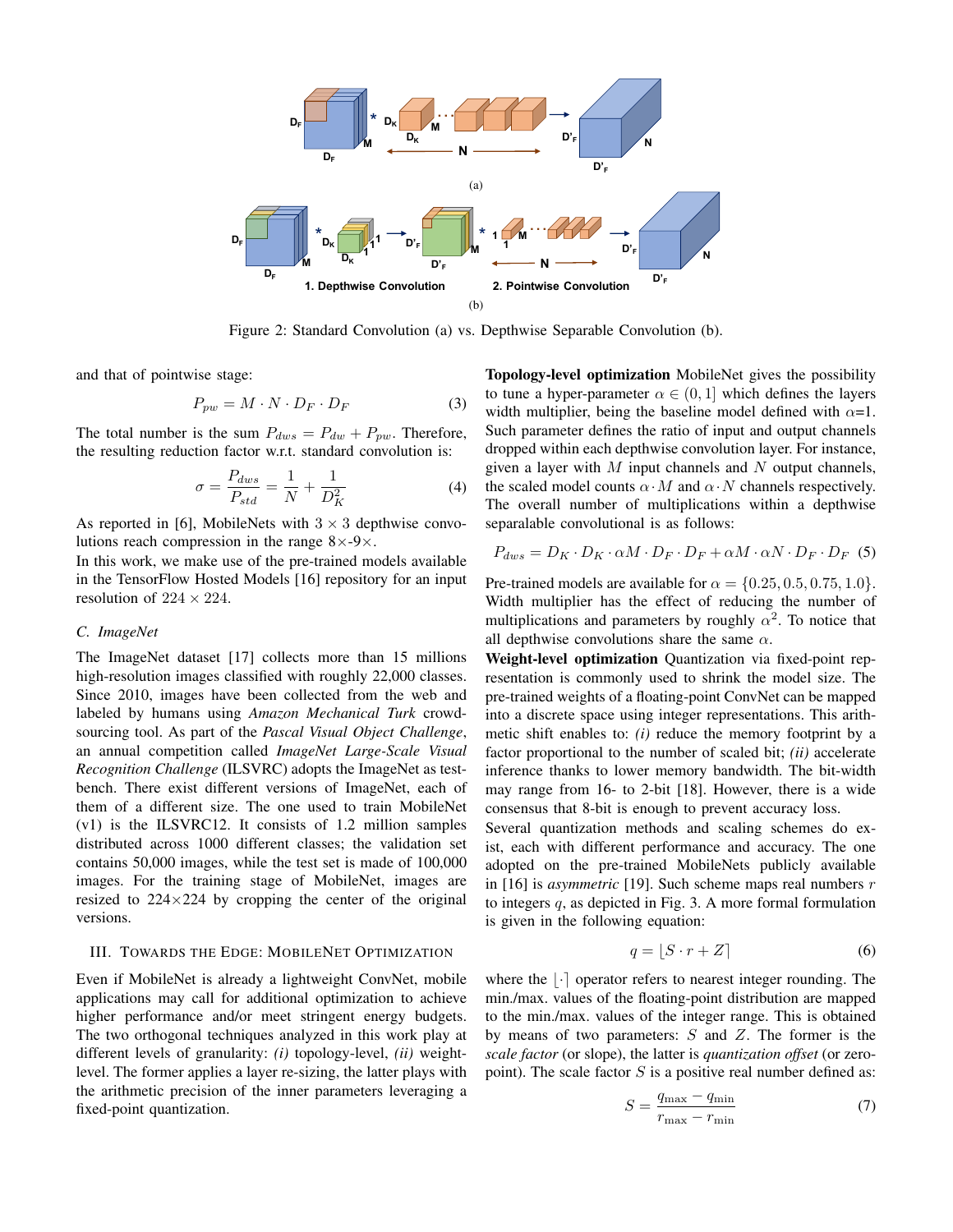

Figure 3: Asymmetric Quantization scheme.

with  $q_{\min} = 0$ ,  $q_{\max} = 2^n - 1$ , and n the bit-width of the integer representation. The offset  $Z$  is the quantized value  $q$ corresponding to the real value 0. That implies that the real value  $r = 0.0$  is mapped onto an exact fixed-point number. This is an important aspect as ConvNets may show high sparsity. To notice that all the layers share the same bit-width  $n=8$ , while the quantization scheme is applied channel-wise, namely, each filter within each convolutional layer has its own quantization scale factor  $S$  and offset  $Z$ . This is paramount as filters show uneven weights distributions [20].

# IV. THE EMBEDDED PLATFORM

#### *A. Hardware Specifications*

The commercial board adopted as the hardware test-bench is the ODROID-XU4 developed by Hardkernel. It integrates the Samsung Exynos 5422 System-on-Chip (SoC) powered with a 32-bit ARM big.LITTLE architecture widely used in highend embedded platforms. As reported in Table I, the SoC is an octa-core split into two quad-core clusters: big and LITTE. The former is the *high-performance* cluster consisting of four Cortex-A15 cores running at a maximum frequency of 2 GHz; the latter is the *low-power* cluster with four Cortex-A7 cores running at a maximum frequency of 1.4 GHz. A private 32 kB L1 cache is available for each single core, while the L2 cache is shared by cores belonging to the same cluster: 2 MB for big, 512 kB for LITTLE. Lastly, 2 GB of on-chip RAM is shared between the two clusters.

It is worth mentioning that the two clusters are used separately in this work. Indeed, the goal is to assess the effect of algorithmic-level optimization on different architectures and not to measure the maximum performance of the whole SoC.

#### *B. Arm NEON Technology*

Single-Instruction Multiple Data (SIMD) refers to the class of architectures which rely on multiple processing elements to accelerate highly parallel workloads, like ConvNets. With one single instruction and multiple pieces of data loaded up, the same operation is executed over all the data simultaneously obtaining performance boost.

Both Cortex-A15 and Cortex-A7 come with the NEON technology, a 128-bit SIMD data-path designed to give support to multimedia applications. This NEON unit is programmable and can support vector operations over different types of data: signed/unsigned integers with 8, 16, or 32 bit-width, and 32 bit single-precision floating-point. Obviously, the maximum parallelism reduces with the increase of the bit-width. A  $32\times64$ -bit register file works as the local memory which can

Table I: Hardware specifications of the Samsung Exynos 5422 SoC integrated into the ODROID-XU4 board.

| <b>Cluster</b> | <b>CPUs</b>   | Freq.             |                | L <sub>2</sub>   | RAM            |
|----------------|---------------|-------------------|----------------|------------------|----------------|
| big            | $4\times$ A15 | $2\,\mathrm{GHz}$ | $4\times32$ kB | $2\,\mathrm{MB}$ | $2\,\text{GB}$ |
| I ITTI F       | $4\times$ A7  | 1.4 GHz           | $4\times32$ kB | 512kR            |                |

host up to 256 (8-bit) integers or, alternatively, 64 (32-bit) floats. This flexibility allows an efficient handling of vectors and better utilization of the bandwidth.

#### V. EXPERIMENTAL RESULTS

A joint combination of the optimization methods introduced in Section III gives developers a unique opportunity to balance memory footprint, performance and prediction accuracy, on the base of system requirements and/or the available hardware resources. The results collected in this section quantify such metrics through a trade-off analysis. The contents are organized as follows. First, we introduce the on-board environment used to collect the performance statistics. Second, we provide a memory-accuracy analysis of the pre-trained MobileNet models; this analysis is hardware-independent, namely it holds the same whatever the hosting CPU is. Third, we show the performance-accuracy analysis for the target architectures introduced in Section IV. Though is intuitive that optimized, hence less complex MobileNets are faster and less accurate, our analysis aims to identify solutions that are best in either accuracy or performance, that is, identify the optimal settings which can be deployed to cover different operating constraints.

## *A. Inference Engine And The On-board Environment*

TensorFlow Lite (TFL) by Google is an inference engine, i.e. a collection of software routines for deep learning, highly optimized to run tensor-graphs, like MobileNet, on the Cortex-A architecture. More specifically, the convolution operators leverage the ARM NEON instruction-set, for both the floatingpoint and the integer implementations. TFL provides users with an abstract interface that loads pre-trained models in the *tflite* format. In our experiments, we used TensorFlow Lite version 1.14, cross-compiled using the GNU ARM Embedded Toolchain (version 6.5) [21].

TFL integrates a benchmarking utility, called *TensorFlow Lite Model Benchmark*, to facilitate the measurement of the inference time on the target device. Specifically, it assembles random inputs and collects the latency statistics. The returned value is the average execution time recorded on-board. In our setup, we iterated over 100 runs, interleaved by a 2-second pause to avoid thermal throttling. Since the first execution needs more time to properly configure the model and allocate memory, a warm-up run is executed before starting the actual measurements. All the experiments are run in single-thread mode.

# *B. Memory-Accuracy Analysis*

As already mentioned in the previous sections, different versions of MobileNet are available in the TensorFlow Hosted Models [16] repository. Those used in this work are sized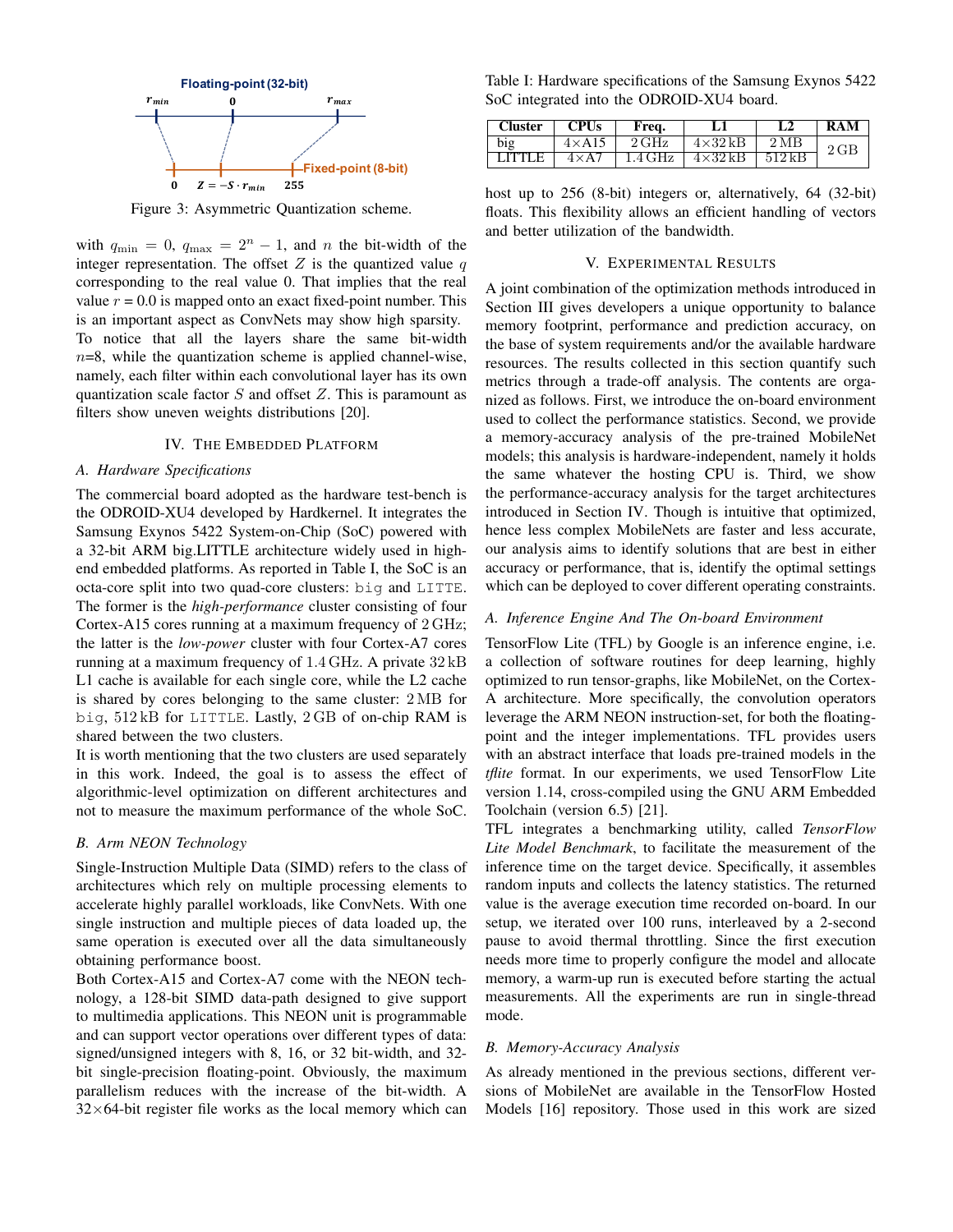

Figure 4: Accuracy Memory trade-off for different  $\alpha$  and arithmetic precision for MobileNet (v1).

to handle  $224 \times 224$  input images. We consider four different topologies, namely  $\alpha = \{0.25, 0.5, 0.75, 1.0\}$ , and two arithmetic representations, the original floating-point (FP32) and the 8-bit fixed-point (INT8). Overall, there are 8 different ConvNets ported onto two CPUs for a total of 16 cases.

The plot drawn in Fig. 4 maps each configuration in the memory-accuracy space. Accuracy refers to the top-1 classification accuracy measured on the ImageNet validation set. Memory refers to the size of the *tflite* file containing the data structures needed to port the model on-chip, including the network weights and the topology description. Within the plot, blue dots are for FP32, while orange crosses are for INT8; configurations with the same topology, i.e. same  $\alpha$ , are grouped within an ellipse (dashed black line). The Pareto curve (solid red line) connects the optimal configurations.

Several considerations can be drawn. Memory and accuracy are monotone w.r.t. both  $\alpha$  and arithmetic precision, yet with a different slope. Quantization is very efficient. For any given  $\alpha$ , the memory reduction from FP32 to INT8 is  $\times$ 3.7 with limited accuracy loss (best-case 0.2% for  $\alpha$ =1.0, worst-case 2.0% for  $\alpha$ =0.5). An ideal FP32-to-INT8 scaling should return  $\times$ 4 memory reduction, which is not the case in practice as the model flashed on-board also contains auxiliary data structures, such as the network topology and other layers' parameters, which do not scale with the arithmetic precision.

Even more interesting, quantization dominates over topology scaling. For instance, the configuration  $\alpha$ =1.0-INT8 has 2.5% higher accuracy and 6.9 MB less memory than  $\alpha$ =0.75-FP32. FP32 and INT8 accuracy get very close for larger values of  $\alpha$ . As a result, it is unlikely to use the configuration  $\alpha$ =1.0-FP32 as it gains 0.2% in accuracy w.r.t.  $\alpha$ =1.0-INT8 at the cost of 13.5 MB of memory space. By contrast, the accuracy distance between FP32 and INT8 increases as  $\alpha$  gets smaller.

For the most lightweight model, i.e.  $\alpha$ =0.25, the accuracy reaches very low values: a mere 49.7% for FP32. However, such low accuracy configurations might represent a baseline for simpler applications, e.g. classification tasks with fewer classes, run on less powerful CPUs.

As a final remark, it is important to highlight that this analysis holds for the ImageNet dataset while different trends might be observed for other kinds of applications. The same consideration does hold for results reported in the next subsection.

Table II: Frames per second for different MobileNet configurations on the ODROID-XU4 board.

|          | $\overline{\rm{A15}}$ big |                  | A7 LITTLE   |             |  |
|----------|---------------------------|------------------|-------------|-------------|--|
| $\alpha$ | <b>FP32</b>               | INT <sub>8</sub> | <b>FP32</b> | <b>INT8</b> |  |
| 0.25     | 43.86                     | 56.11            | 8.87        | 14.24       |  |
| 0.50     | 14.52                     | 24.19            | 2.92        | 5.97        |  |
| 0.75     | 6.81                      | 13.63            | 1.45        | 3.24        |  |
| 1.00     | 4.16                      | 8.96             | 0.87        | 2.10        |  |

#### *C. Performance-Accuracy Analysis*

This section first considers the performance gain brought by algorithmic optimization on different hardware architectures, then it focuses on a study of optimality across the latencyaccuracy space.

*a) Performance Assessment:* Table II collects the average frames per second (FPS) measured for the 16 configurations under analysis, namely  $\alpha = \{0.25, 0.5, 0.75, 1.0\}$  using FP32 and INT8, deployed on the two target architecture, A15 and A7 cores. Within the A15 core, topology scaling from  $\alpha$ =1.0 to  $\alpha$ =0.25 gets impressive speed-up:  $\times$ 10.55 for FP32,  $\times$ 6.26 for INT8.  $\alpha$ =0.25 ensures real-time performance (>30 FPS) for both FP32 and INT8. Obviously, the A7 core runs at a lower frequency, hence it cannot achieve that throughput. When considering the average over the four values of  $\alpha$ , for FP32 (INT8) the A15 core is  $4.8 \times (4.1 \times)$  faster. Despite this absolute differences, the speed-up trend is quite similar for both the cores.

The use of quantized weights does not just reduce memory (as shown in Fig. 4), but it also improves latency. However, the performance gain of INT8 w.r.t. FP32 is strictly related to the value of  $\alpha$  and the underlying hardware architecture. For the A15 core, the savings achieved by quantization range from  $1.27 \times$  (row  $\alpha$ =0.25) to  $2.21 \times$  (row  $\alpha$ =1.0); for the A7 core, they go from  $1.60 \times$  (row  $\alpha = 0.25$ ) to  $2.41 \times$  (row  $\alpha = 1.0$ ). As per these results, quantization looks more efficient on larger networks deployed on small cores. Larger networks have more convolutional filters, therefore the percentage of those parameters that benefit from precision scaling is larger. Concerning the dependence from the core size, is the cache size to play the key role. It is known that the larger the cache, the lower the number of accesses to the main memory. To be considered that single access to the main memory has a latency several times longer than that of an arithmetic operation. The use of a scaled bit-width increases the amount of data that resides in cache. This helps to improve performance. Obviously, reduced cache size has a larger impact on performance. That is why an inference run on the smaller A7 core is more sensitive to quantization.

*b) Pareto Analysis:* The plots in Fig. 5 maps each configuration in the latency-accuracy space. Labels and markers have the same meaning of those used in Fig. 4. The most evident result is that the optimal configurations (Pareto curve - solid red line) do change depending on the underlying hardware architecture. The configuration  $\alpha$ =0.5-FP32 is a representative case: it is Pareto for the A15 core, but not for the A7. That suggests algorithmic optimization unevenly improve latency